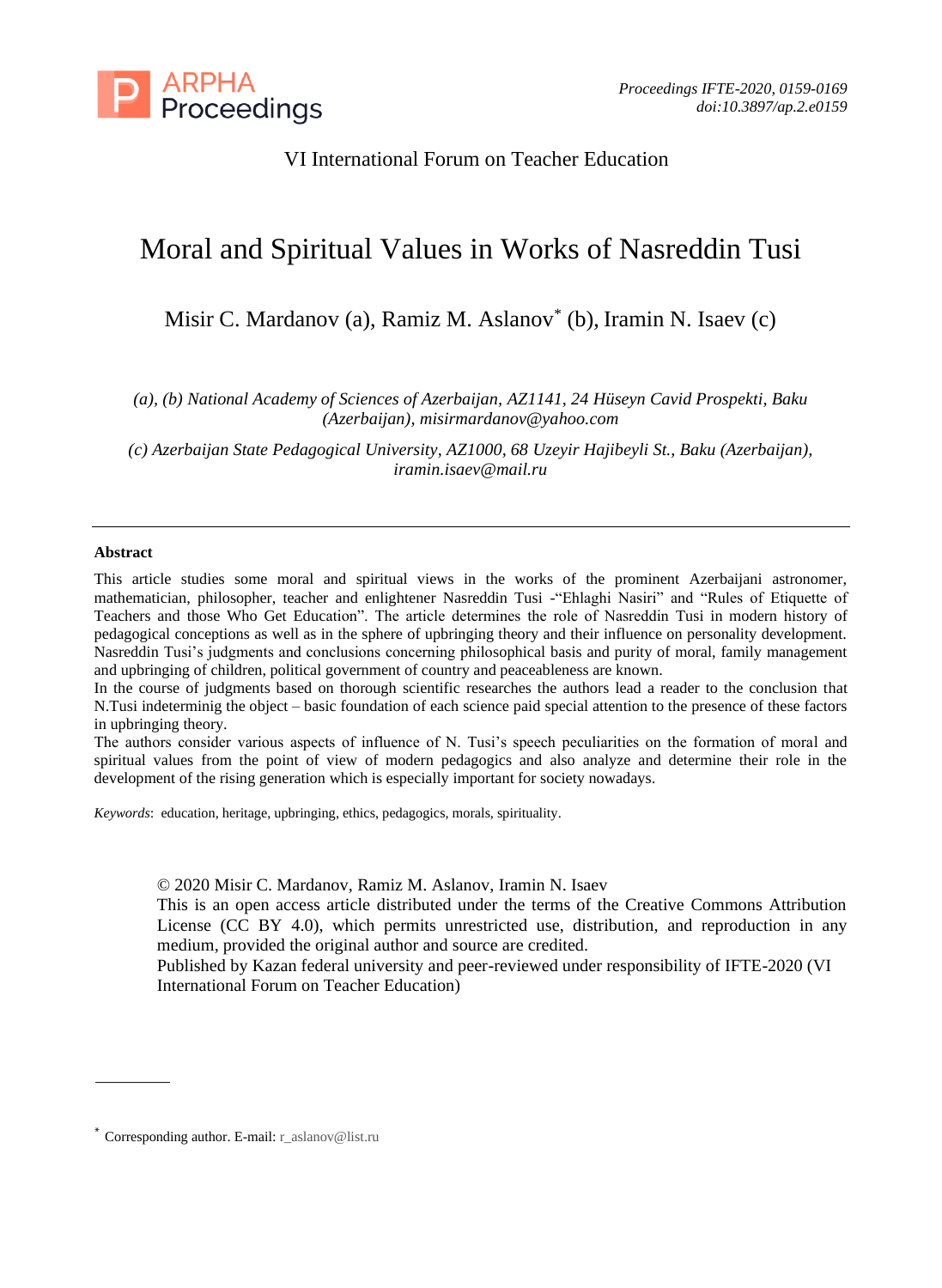## **Introduction**

Education liberates mind from dependence. The future of modern society depends on education.

In the period between the ninth and twelfth centuries the Near and the Middle East, there were the centres of advanced scientific ideas. Philosophy, mathematics and astronomy owe a lot to outstanding scientists of this part of the globe: an algebraist, founder of algebraic science – Muhammedibn Musa Khorezmi (the 9th century), known in the West under the latinized name Algorithmus; a philosopher, astronomer and geometrist A bu Reikhan Biruni (973-1048); a physician, philosopher and astronomer Abu Ali ibnSina (980-1037) known in the West under the name of Avicenna; a philosopher, algebraist, geometrist and poet Omar Hayam (1040-1128); a geometrist Tabrizi (the  $10<sup>th</sup>$  century) known in the West under the name of Anaritius (Dinorshoev, 1987; Mardanov & Aslanov, 2016; Aslanov & Gasanova, 2017).

The history of science knows only few names which could be compared to the name of Nasireddin Tusi in its uniqueness. There was, however, a "golden thread" connecting all his works and it was his astronomy, mathematics, philosophy, pedagogics and many others. In the history of mathematics within the history of exact knowledge and philosophy, Nasireddin Tusi will always belong to the number of the greatest founders side by side with Muhammed ibn Musa Khorezmi, Biruni, Abu Ali ibnSina, O. Hayam.

Ibn Muhammed ibn Muhammed ibn Gasan Tusi (1201-1274) known under the name of Nasreddin Tusi is a universal scientist. His works were dedicated to the most diverse fields of knowledge. The first Muhammed is his name, the second Muhammed is his father's name, ibn Gasan is his grandfather's name. His pseudonym Tusi points to his relation to the town of Tus. As for the word Nasreddin, it can be said that the word Nasir means "helping" and the word Nasreddin means "helping to religion". It should be noted that he had assumed the name of Nasir by himself. The great Azerbaijani writer M.F. Akhundov and poet M.V. Vidadi as well as others called him Nasir Tusi. A number of historians note that Nasireddin Tusi either was born in the town of Tus or got education there and because of that he chose this pseudonym. He had three sons and a daughter. Before the thirteenth century his children lived in Maraga and then moved to the north of Azerbaijan. His family lived in Ordubad and Vanandad (Mamedbeyli, 1957). In 1274, N. Tusi fell ill on the way to Baghdad and died on June 25 of the same year. The scientist is buried in the Jalil Mesjid mosque near the grave of the seventh imam Museyi Kyazym. The following words are carved on his tombstone: "Shakh of the world of science, Sultan of scientist. Defender of religion, justice, people. Mothers did not give birth to such sons as yet".

Nasireddin Tusi is a unique phenomenon as a personality and a learned teacher in the field of mathematical education. N. Tusi was known among scholars in natural science and mathematicians due to his works on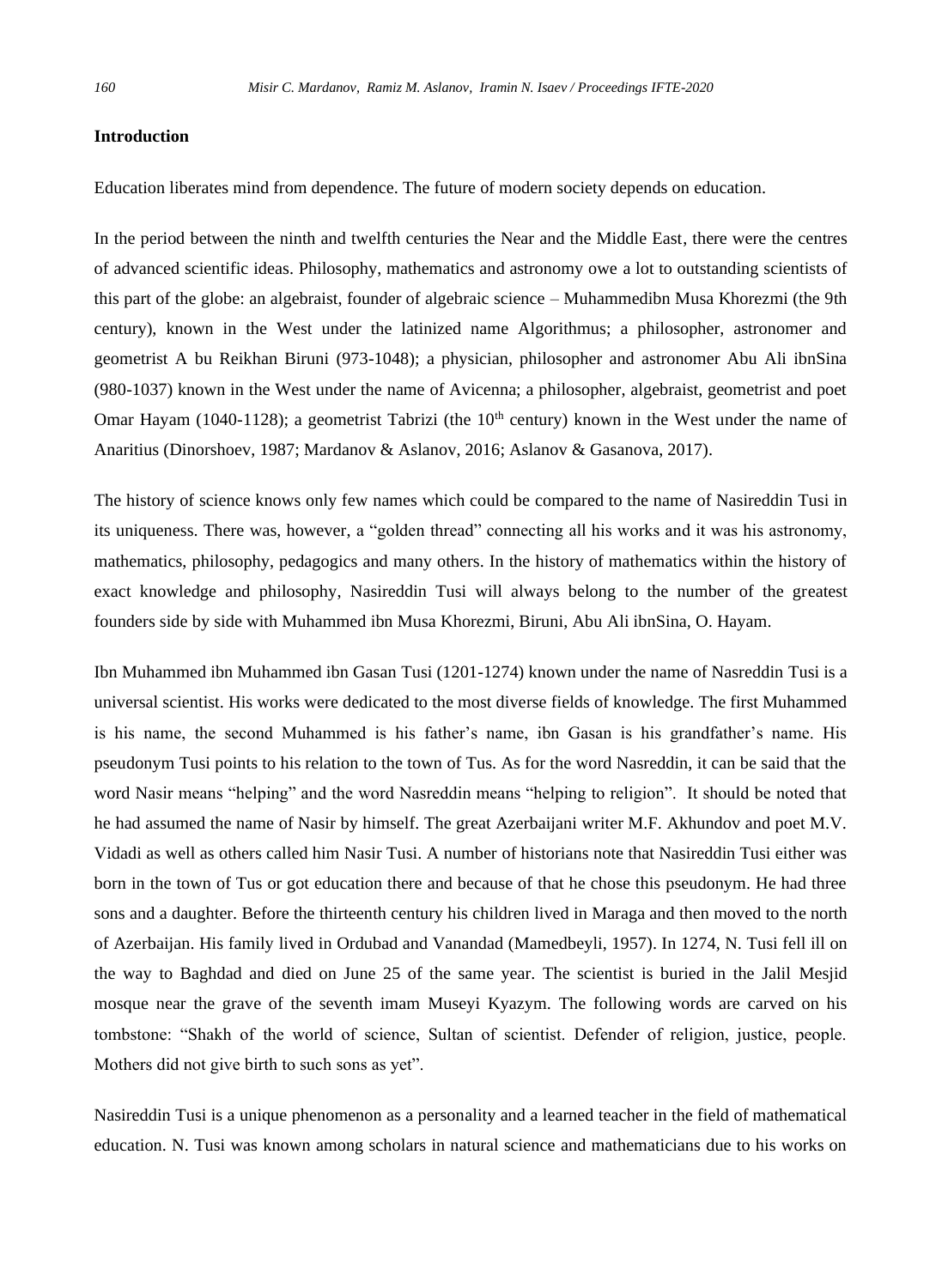astronomy, geometry, algebra and trigonometry but he became famous for the people by his work "Ehlaghi Nasiri" written in 1235 during his stay in Gakhistan and dedicated to Nasir, ruler of Gahistan. The book "Ehlagi Nasiri" (Nasir's Etthics) won fame all over the East. After a short time the book spreads in the Caucasus, Iran, Middle Asia, India and other countries. In subsequent years one copy of the book reaches Meng and Khulag khans. Having read the book they expressed Tusi their respect and gratitude.

The main place in the work "Ehlaghi Nasiri" is occupied by N. Tusi's ideas about spiritual values. The role of upbringing and education is a matter of common knowledge in modern world. A person is distinguished from others by his upbringing and his essence is developed only through upbringing. The value of a person can also be revealed by the degree of his education and upbringing.

The work "Ehlaghi-Nasiri" (Nasir Ethics) is "practical wisdom" and consist of 3 main sections: "Purification of Ethics", "Prudence of Domestic Science" and "Governing the Country". The book chiefly comprises 3 articles:

- 1) The first article "Purification of Ethics" consists of 2 parts: the first part "Fundamentals" contains 7 chapters, the second part – "Objectives" – contains 10 chapters;
- 2) The second article "Prudence of House" contains 5 chapters;
- 3) The third article "Rules of Governing the Country" contains 8 chapters.

The principal feature of the work is organic unity of ancient Greek philosophy, upbringing theory of ancient Persia, traditions of classical Arabic poetry, spiritual values of Islamic religion as well as theory and experience of spiritual life of Azerbaijan systematized into a single whole.

First of all are elucidated the basics of upbringing of that period. The study of national, ethical and spiritual values in Tusi's upbringing theory is very important at all stages of history as it is our spiritual wealth. In this sense the study of Tusi's views relating to spiritual values acquires serious importance not only in terms of comprehending cultural heritage but also regarding their use in the process of today's upbringing. As was noted above, it was Tusi who had glorified in this work such categories as moral duty, patriotism, friendship of peoples, lofty humanism, diligence, dignity, truthfulness, hospitality, modesty, amicability, devotion, faithfulness etc.

In this work, N. Tusi displayed himself as a skilled teacher and talented instructor. Speaking about person's innate abilities, about the influence of surroundings on his formation and development the author underlines an important part of education and upbringing in this matter. Good, conscience, mercy justice,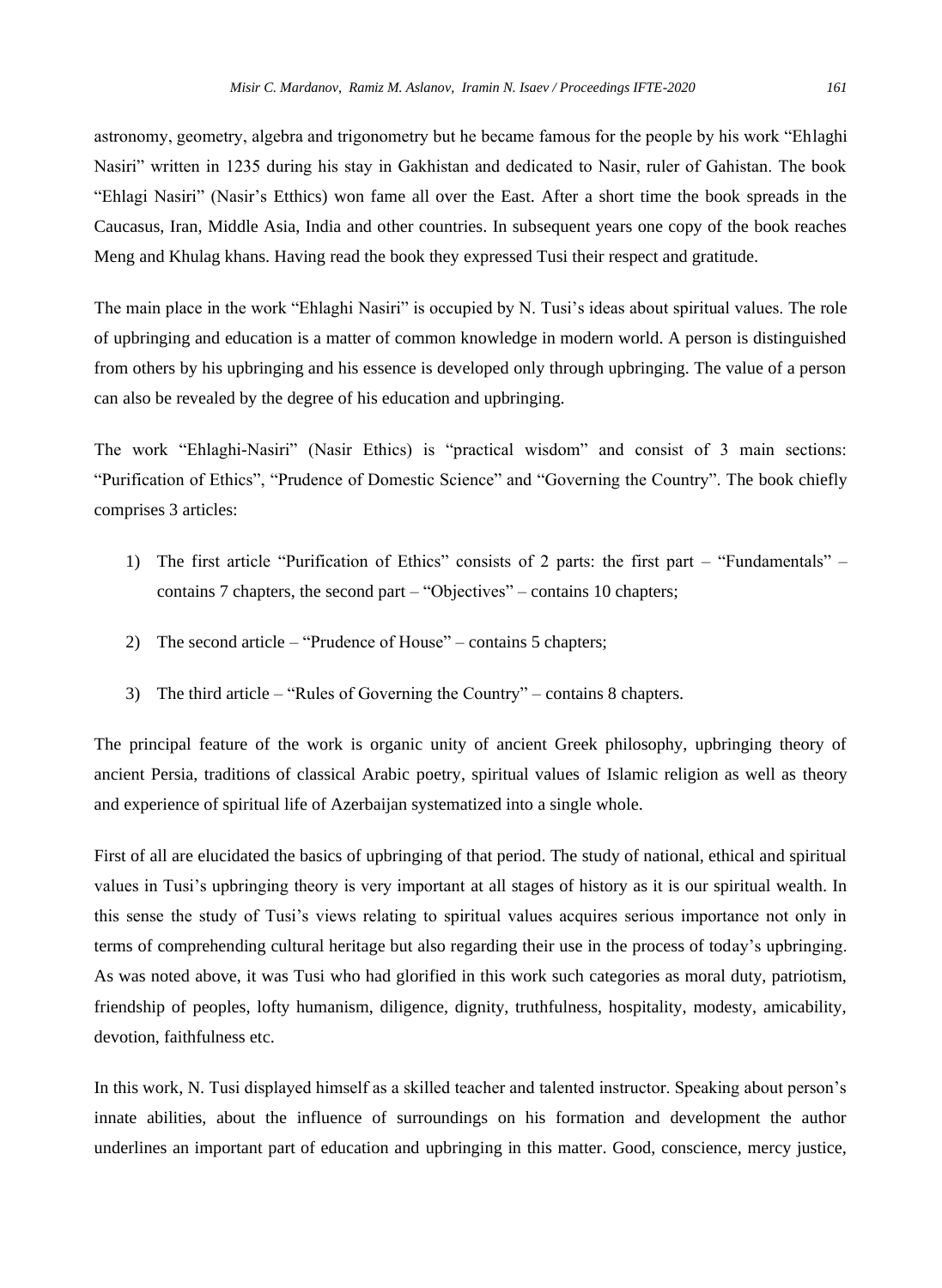moral duty, happiness, honor, dignity, modesty, sincerity etc. are such valuable traits which people for centuries had attributed to spiritual wealth having special importance in the process of human interrelations and generally in life. In different periods of history of human society people's ideas concerning a person's attitude towards another person, to labour, nation, groups of other individuals, society and mankind as a whole changed. Therefore, rules of behavior, ethical principles were not the same either. However, in spite of this each nation had its own spiritual values which passed through filter of history and constitute spiritual wealth up to the present. As regards the upbringing there also was a single criterion which was guided by in determining a personality's level in ethical aspect. In a certain period, when giving a moral evaluation of a personality society took into account the person's attitude towards good, evil, justice, conscience, mercy, happiness, honour, dignity etc. Such ethical categories had become deeply rooted in moral condition and consciousness of every individual, formed the basis of life style, rules of behavior of each specific personality.

N. Tusi proposed original theoretical ideas that reflected moral values and experience of a number of human race generations. These ideas have reached us mainly in the form of theoretical generalizations based on practice of instructions, suggestions, citations and advice. Of course, it is impossible to purify a person's moral spirit significantly only by directions and lectures. However, directions and advice are not quite useless under favorable conditions of life. If somebody remains indifferent and will not listen to wise advice, clever instructions, directions of outstanding personalities, this person deprives himself of a lot of things. While staying listless in the process of preserving moral and spiritual values, a person puts to doubt and even essentially loses his national self - consciousness, his national belonging.

The investigations have demonstrated that according to N. Tusi's upbringing theory, all personal characteristic traits, both positive and negative without exception, are sure to form under the impact of surroundings and upbringing as well and this thought runs through his theory. A person is not born bad, harmful or with wonderful ethical features. Good and evil are not inherent in a person primarily, from his birth. They are a product of surroundings, outer world, and upbringing. A person acquires positive and negative traits only through his upbringing.

It is not accidentally that in this sense in N. Tusi had unveiled in his peculiar manner the gist of the above said and the title of the first article of his book "Ehlaghi Nasiri" – "Ehlaghin Saflashdyrylmasy" (Purification of Morals) (Schmidt, 1913). In N.Tusi's opinion, each science must have its basis which should be studied first of all; otherwise it is impossible to master any science. In explaining the bases of other sciences (medicine, mathematics) he states the main objective and theme of his "science of upbringing": so, the subject of this science is "human passion", a desire with which are connected all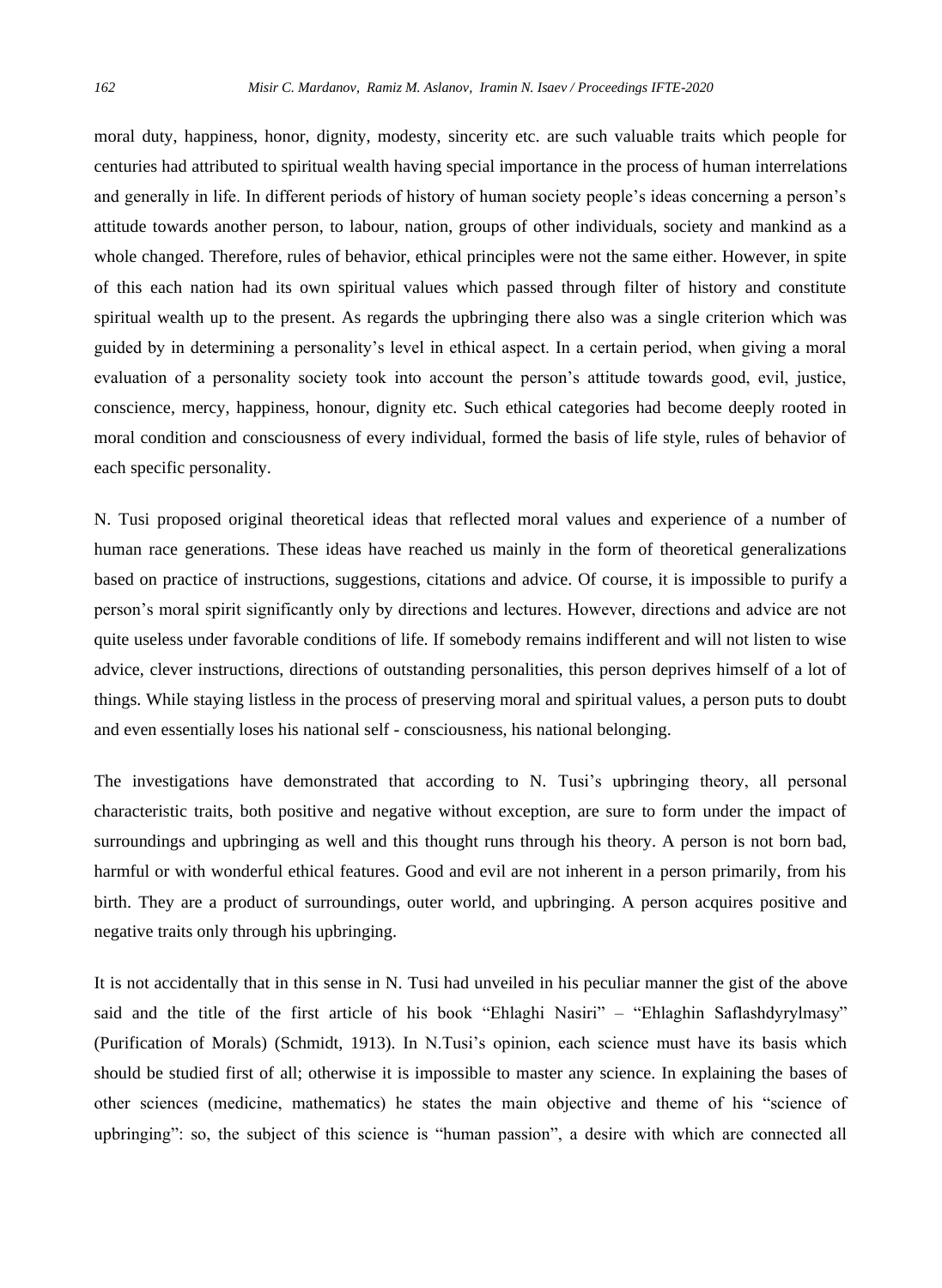human actions: good and laudatory, bad and blameworthy directly depending on the will of a personality itself (Ehlaghi, 1989; Isayev, 2007). From this it becomes clear that according to N.Tusi, all spiritual values: good, conscience, mercy, dignity, courage, justice (impartiality, fairness), happiness, honour, love, friendship, comradeship, patriotism etc. are in the broad sense displayed in passion, desire and are constituents of the essence of this notion. N.Tusi in unveiling the content of "passion" first of all tries to elucidate this notion "it means that primarily it is necessary to find out from what a person consists of, a person's passions, their borders and the degree of a person's perfection, amount of his strength, to reveal the cause of his failures, sins, mistakes in the right application of these forces or, on the contrary, to learn, what prevents him from obtaining happiness". As is seen, N.Tusi, considering that "passion" is a special factor for obtaining happiness had perceived this notion in the broad sense. He endeavors to prove that such categories as "spirit", "psychics", "spiritual state", "intelligence", "consciousness", "perception" are characteristic of all beings including inanimate ones, he has shown that the essence of plants is formed precisely by these above named categories – so, they possess spiritual essence, but he noted that these categories are in no way identified with matter. "Passion", especially its human or speech aspect is called "simple essence", "substance" by N.Tusi". It is always taken to be over everything (as a superstructure category). It should be known that a body subjected to the process of decomposition retains "speech passion" even after decay. There is not any connection between death and "speech passion", on the contrary, it is never destructible, breakable, i.e. passion is not subject to death (Ishagi, 1979; Ehlaghi, 1989).

To explain a "desire passion" category N.Tusi produces six conditions and endeavors to clarify all them separately in different items and to prove their existence. For the take of visuality he brings examples of "passion", "desire" taken from nature or from everyday life proving thus the existence of "passion", "desire", its essence, simplicity, elementariness as well as non-materiality and declaring that this is something inexplicable, implicated, non-evident which can be understood solely and only through itself and cannot be taken by any sensory organs.

At an early stage of society development a person did not differ much from an animal in his way of existence, acts, activity. "At this stage, distinctions and superiorities are natural; afterwards, at later stages, his successes are due only to his will, ability to observe and, of course, capabilities" (Ehlaghi, 1989, p. 56). In Tusi's opinion, a person using these advantages masters worthy traits of personality. "It is characteristic of those people who discover useful trades and find in themselves capabilities of making necessary complicated working instruments, mental efforts, purposeful thinking, who are inclined to talent and resourcefulness. N. Tusi raises to the highest point of development those who strive for trades, profession and science putting a lot of zeal, thoughts and mental power into this. Following moral requirements these personalities assume such tasks as putting in order affairs on the Earth, helping people to reach happiness,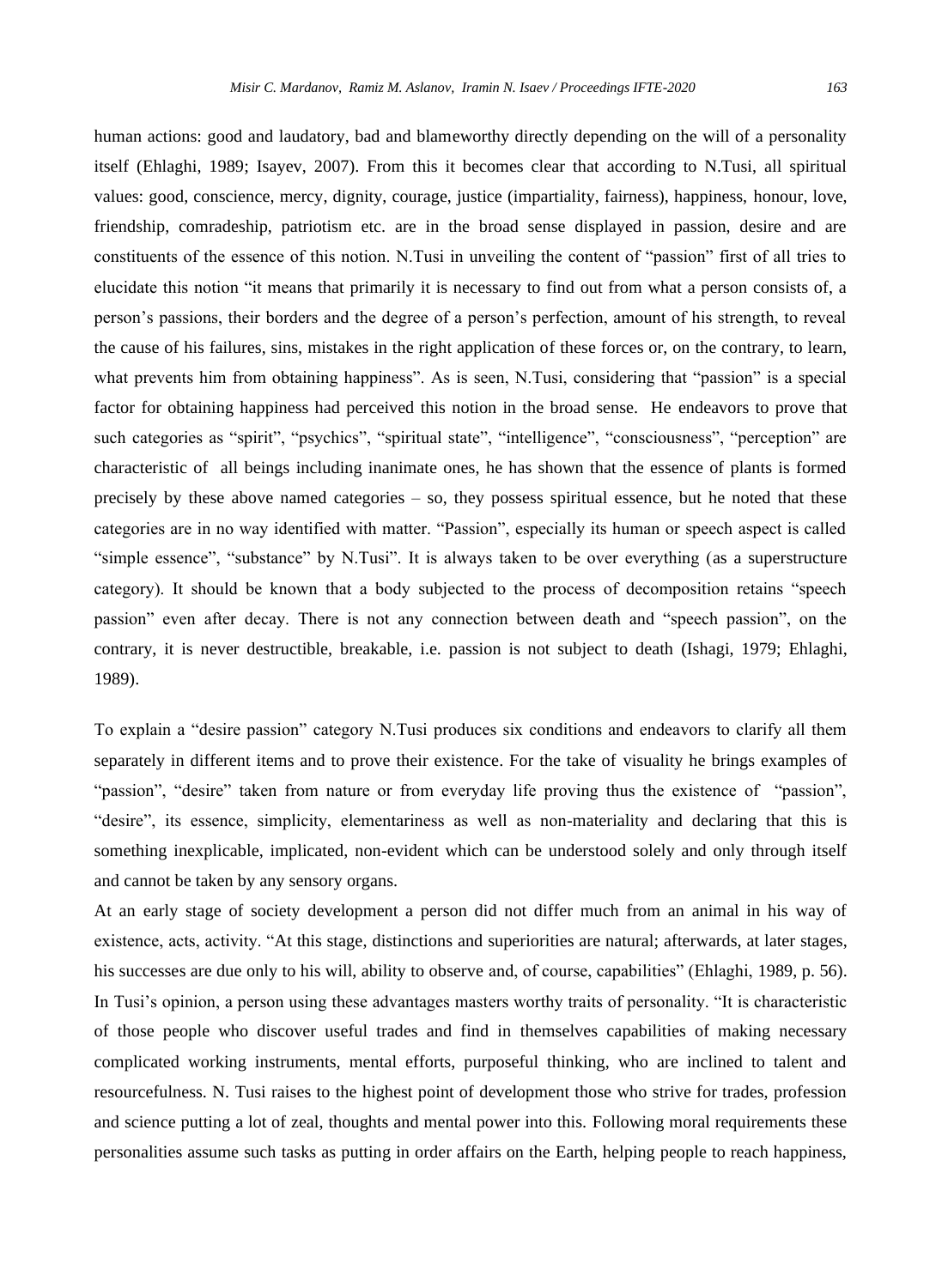straightening out all domestic, troubles observing ethical norms". This is the highest point of human achievements in the process of his development (Isayev, 2007). Such people reach the highest mark on the way of their rising up to the "excellent" degree, for them the satisfaction of spiritual needs is more than that of material ones.

Generalizing his thoughts about human spiritual needs N. Tusi is of the opinion that the way to their satisfying and controlling goes through mind, thinking, consciousness and will. The clues for a person on the way to happiness and misfortune, wisdom and vice are his consciousness and will-power.

By his work "Ehlaghi Nasiri" (Nasir's Ethics) N. Tusi went down in history of oriental peoples as a scientific enlightener, teacher and theorist of morals.

Moral views of the prominent Azerbaijani representative of oriental national pedagogics – Nasireddin Tusi – can serve as the clue for solving many problems and difficulties in the sphere of education and ethics. Nasireddin Tusi was not only the great scientist in the sphere of upbringing but also the great teacher.

Based on the fact that Nasireddin Tusi's thoughts about upbringing are extremely useful analysis of his thoughts relating to upbringing is highly topical. A historical study of Nasireddin Tusi's moral views in the sphere of moral upbringing displays high level of development of Islamic thought and human awareness at the stages of evolution and progress of culture and knowledge of the world.

The notion "upbringing" is one of the primary and chief requirements of human life and presents not only an integral part of life as "life itself from cradle to grave is its reflection". Only through proper upbringing a person can be called a thinking being and achieve his goals, realize his wishes in order to reach the heights of his happiness. The upbringing on the basis of ideas and views of progressive thinkers of the past is of tremendous importance.

Comparative analysis of moral views in the works of the outstanding personality of Nasireddin Tusi is insufficiently made in pedagogical science up till now. Apart from some insignificant historical notes and short articles special investigations dealing with problem are absent.

The scientific heritage of Nasireddin Tusi presents great scientific and practical interest for historical pedagogics. The idea of transforming structure, system of teaching and upbringing of Nasireddin Tusi played its historical role in the life of peoples, it is acknowledged as one of considerable components of global human culture having pedagogical value at modern stage as well.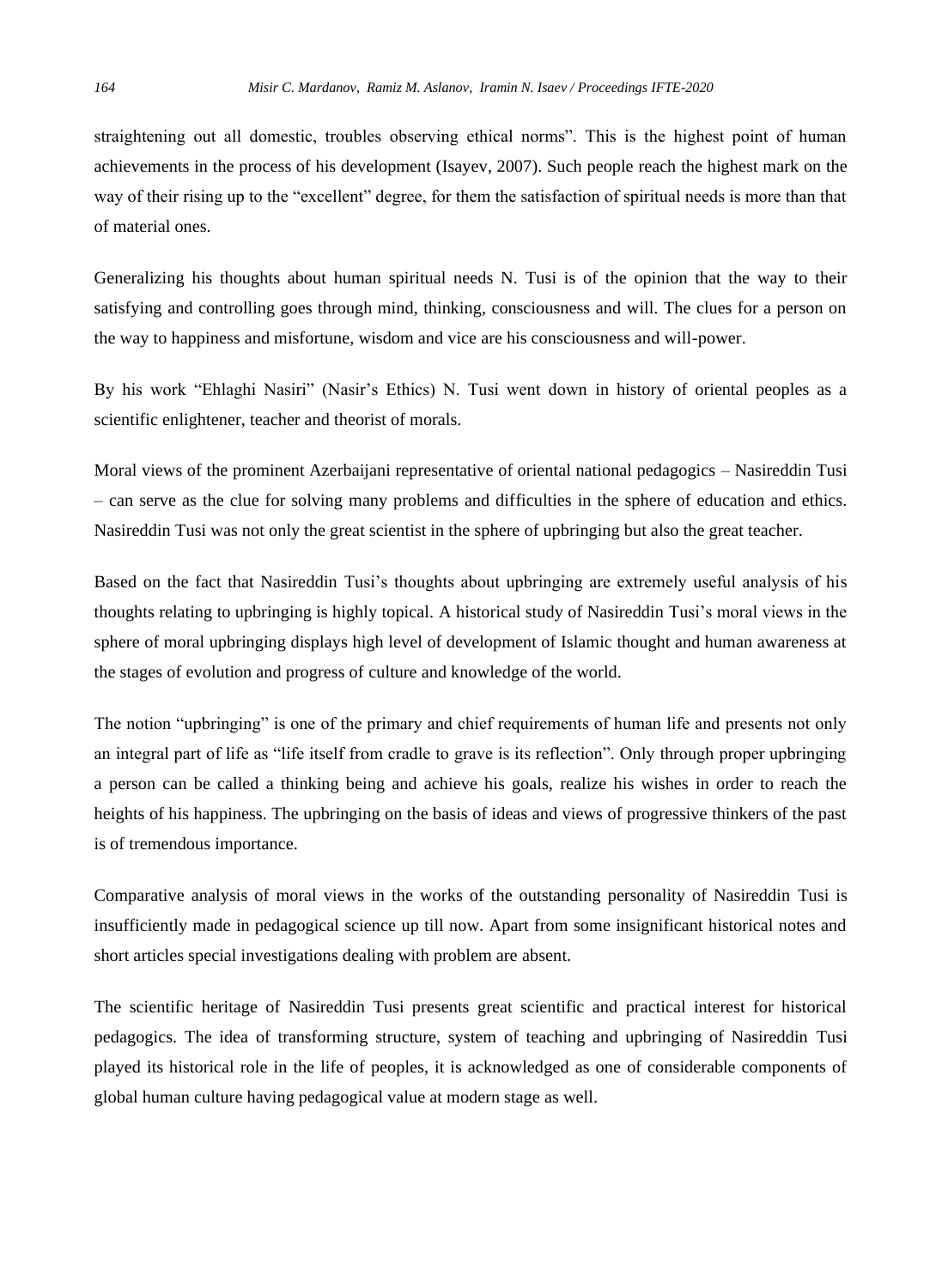NasireddinTusi believes the process of upbringing to be the birth of "an angel" in a human being by way of inculcating certain habits. In his book he writes: "The upbringing is a feature which must follow nature so that a person could demonstrate refinement of phenomena in perfection. Nature is a teacher of its kind and a pupil is a product of it".

Nasireddin Tusi is convinced that each person adhering to a certain discipline must direct his effort precisely to a branch chosen by himself in order to take delight in the taste of knowledge. In fact, Nasireddin Tusi concretizing the role of teaching and upbringing sees their essence in the right choice of profession, otherwise all the performed work in teaching and upbringingis vain and useless. Nasireddin Tusi notes that a person possesses a sense of passion, wrath and reason, these senses are formed by stages (Hasanova, 2009). The first sense is a sense of passion, then – a sense of wrath, the last sense is a sense of reason. When making plans of teaching and upbringing it is necessary to consider stage – by-stage formation and reflection of senses. He also stresses that the nature of a human being is inclined to getting knowledge and practice. If the plans of teaching and upbringing are systematized on the ground of education and wisdom then mankind will develop in a worthy way. All-round abilities and scientific outlook will be formed.

In Nasireddin Tusi's opinion, the first essential task of parents is giving a good name to a child. He believes that a worthy name is an engine contributing to his further development and a name not suitable for a child will cause him discomfort all his life. An unworthy, inappropriate name will create inferiority complex in a child and his feeling of his own ego will be distorted in his mind. If a child is given a ridiculous and inappropriate name, then Nasireddin Tusi is convinced that this is sure to leave an ill trace in the child's life.

Receptivity to upbringing is different in humans. Some of them have certain training in this field and can be brought up easily. Such people are endowed with nobleness subtlety of soul diffidence and shyness, however, some others do not have preliminary training and, on the contrary, object to upbringing and directions. Like a black stone that does not reflect light at all Nasireddin Tusi points to the presence of human distinctions and considers that the upbringing should be done with due regard for specific traits of each person which is significant and quite important. He notes that children are more susceptible to upbringing than adults and thinks that childhood is the most convenient period in a child's upbringing.

It is necessary to start upbringing from early childhood. A child should be called for fulfilling a certain significant instruction lovingly, it is obligatory to prevent him from communicating with immoral interlocutors. Nasireddin Tusi is convinced that a person is a being perceiving the upbringing by means of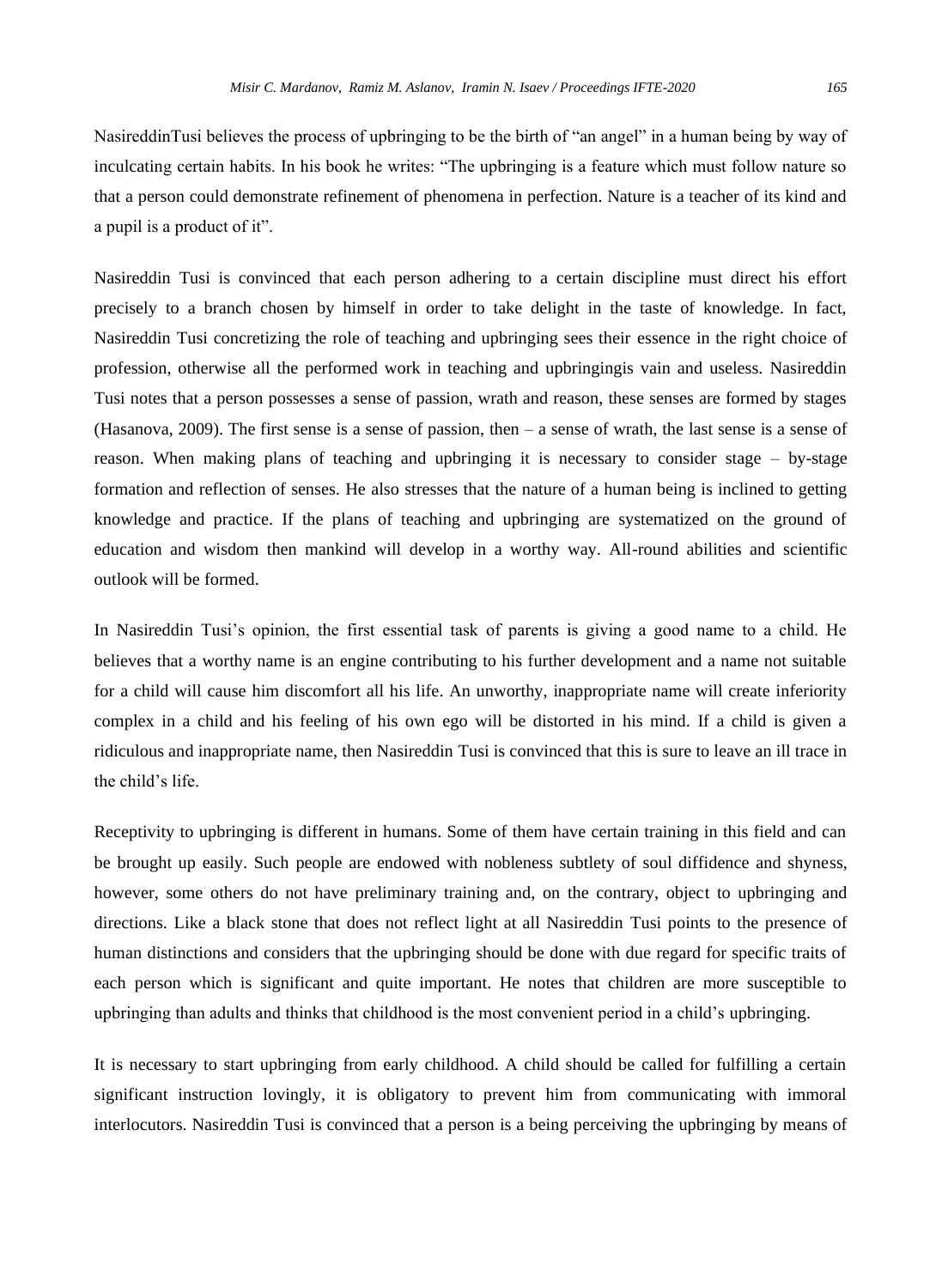which he will achieve happiness. As the people by his nature is able to percept these two factors there arose a need for teachers, instructors and educators who could help in giving up the way leading to misfortune and vice.

Such immortal work on ethics and aesthetics, philosophy and upbringing – "Ehlaghi Nasiri" – could be written only with the pen of a man endowed with outstanding intellect, a man with excellent upbringing. Not only his compatriots or like-minded persons but also the whole mankind must be proud of such a personality.

The most important work in the field of methods for teaching – upbringing in the Middle Ages was the book "Adabol-MaceelliminVelmchesselin" ("Muellimlerin ve Tehsil Alanlarin Edeb Gaydalari") – "Rules of Etiquette of Teachers and Those Who Get Education" of the Azerbaijani scholar, founder of observatory in Maraga Nasrireddin Tusi (Idibekov, 1987).

This book which was written in the thirteenth century was "supplemented or improved" by clergymen in the time of the Sefevids (1502-1736). The added religious words differ from scientific and methodical directions of the work, from personal views of Nasireddin Tusi and scientific considerations of his other works so much that they can be easily separated from the original text. For example, the subject of astronomy is presented as a harmful science in the first chapter of the book though Nasireddin Tusi was the most skilful astronomer and noted that he loved this science a lot and repeatedly enjoyed his astronomic discoveries. He also praised this subject in his work named "Medheli-nujum". Later on the supplements in his work become obvious and for this reason the representation of astronomic science as harmful, undoubtedly, does not relate to the author (Isayev, 2007). The work consists of 12 parts.

The first section is about the importance and necessity of giving education to boys and girls (children). The author states that "the main task of science is in studying necessary problems of life". The second section says that children must learn lessons "in order to eradicate ignorance and perceive religion". The third section states that at first it is necessary to study religion and one of sciences which are necessary for life. The fourth section shows that "one must be active and diligent for getting education. A student must fix the time when he is to start his work in the morning and finish his lesson in the evening". In order not to doze at a lesson a student must be healthy and give up large quantities of food and drinks". At the beginning of the fifth section there is a superstitious saying that "a student must begin learning new themes and new books on Wednesday as Allah created the world precisely on this day" (beyond doubt, this idea was added into Tusi's work later (Isayev, 2007). The sixth section says: "One must be consistent and persistent in studying a lesson. Each person gets a lot of pleasure from solving a complicated and incomprehensible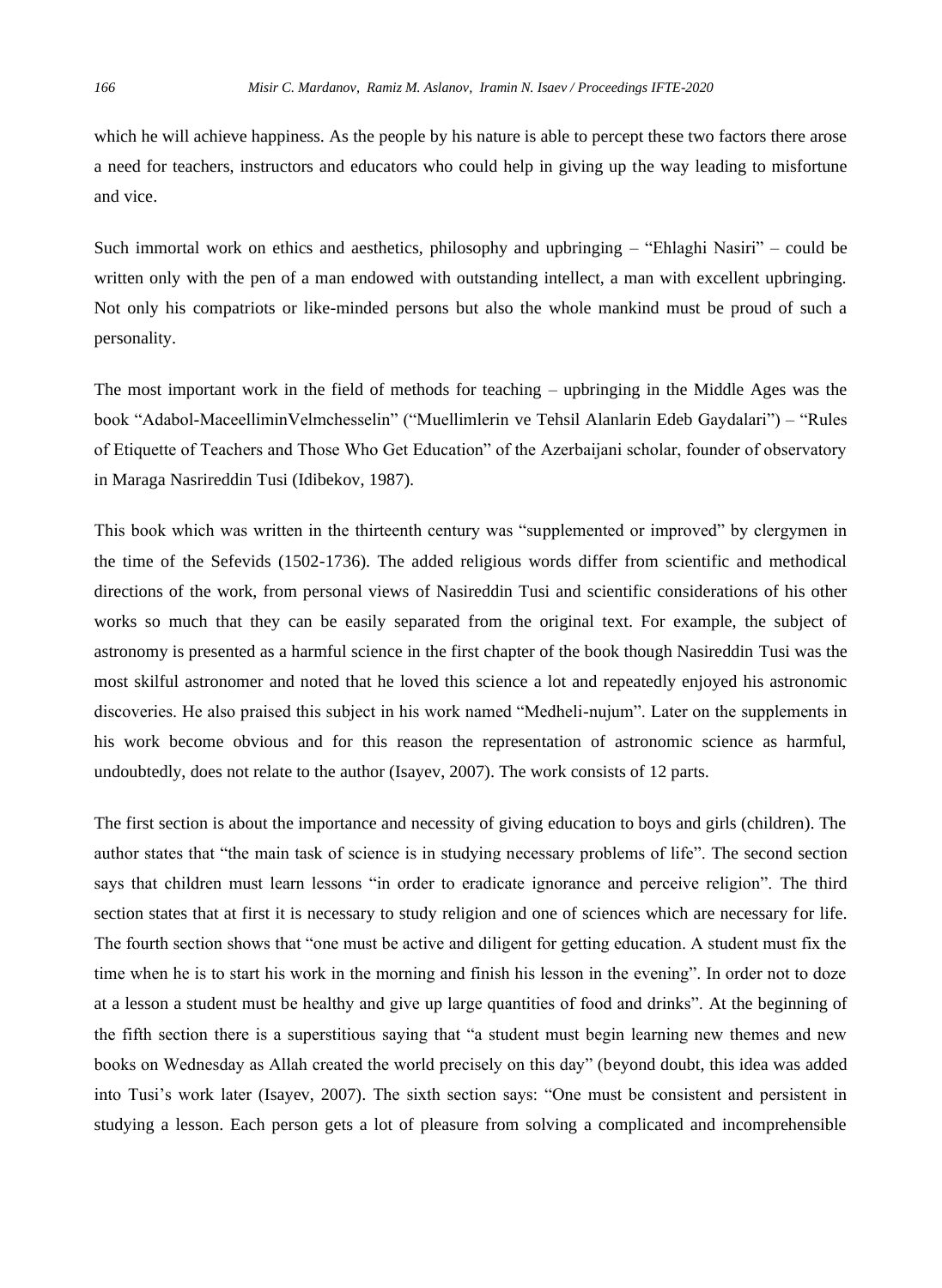scientific problem". The seven section states: "The time of getting education is not limited. A person can get education from his birth till the end of his life. But the most suitable time for education is youth. The suitable time for lessons is morning, afternoon and even evening". The eighth section says: " A teacher must be kind to a student and teach him everything. He must try in order to make his student one of great scientists in the future". A teacher must be sincere and treat his student with respect if he asks a question. The ninth section contains the following: "When a student comes to a teacher he must have with him paper, a pen, ink and write what the teacher says. What is written with a pen is not lost, it remains. A student must not flatter his teacher but at the same time be polite to him". In his work Nasireddin Tusi notes that "a teacher must be proud, reserved and dressed tidily". He must not dress luxuriously. A teacher must explain a lesson to his students in simple language and in easy way. At the end of the lesson a teacher must give his students an opportunity to ask questions and clarify the moments in which they have difficulties". The following is written about respect of a student for his teacher: "A student must respect his teacher and follow his example. He must not hesitate to put questions to his teacher. In the morning it is good to learn a lesson by heart, in the afternoon it is good to write and in the evening it is good to read. When reading a lesson student must mark important questions for them". The tenth section says that "a student must not eat street food. He must eat little, do namaz and read Koran, communicate with good comrades and also he should decline the invitation of "bad friends". We read in the eleventh section: "To strengthen his memory and power of intellect a student must eat honey or food with added sugar and he also must eat 21 big red currants every day as these dishes abate biliary excretion and sputum". The twelfth section says about daily bread and prolongation of life. This section also was added into the book later (Isayev, 2007).

The works of Nasireddin Tusi "Ehlaghi Nasiri" and "Rules of Etiquette of Teachers and Those Who Get Education" had produced a considerable impact on the development of upbringing theory both in the East and Europe.

In his priceless book "Ehlaghi Nasiri" ("Nasir's Ethics") Nasireddin Tusi points to the fact that in upbringing it is necessary to pay attention to the nature of each person. He emphasizes that morals is God's prescription dictating to be guided by nature and one must observe the order of existence of skills and senses, for this reason it is necessary to take into account the inclination of senses and passions, to keep discipline and keep within limits regarding the stages of development and perfection of nature.

The content and the truth of following nature is that to program the upbringing of a child and a teenager at first it is necessary to study natural peculiarities of his development and then, with consideration for all this, to lay the foundation of his upbringing. In the opinion of many psychologists and scientists, the impact of this factor is predominant in modern world.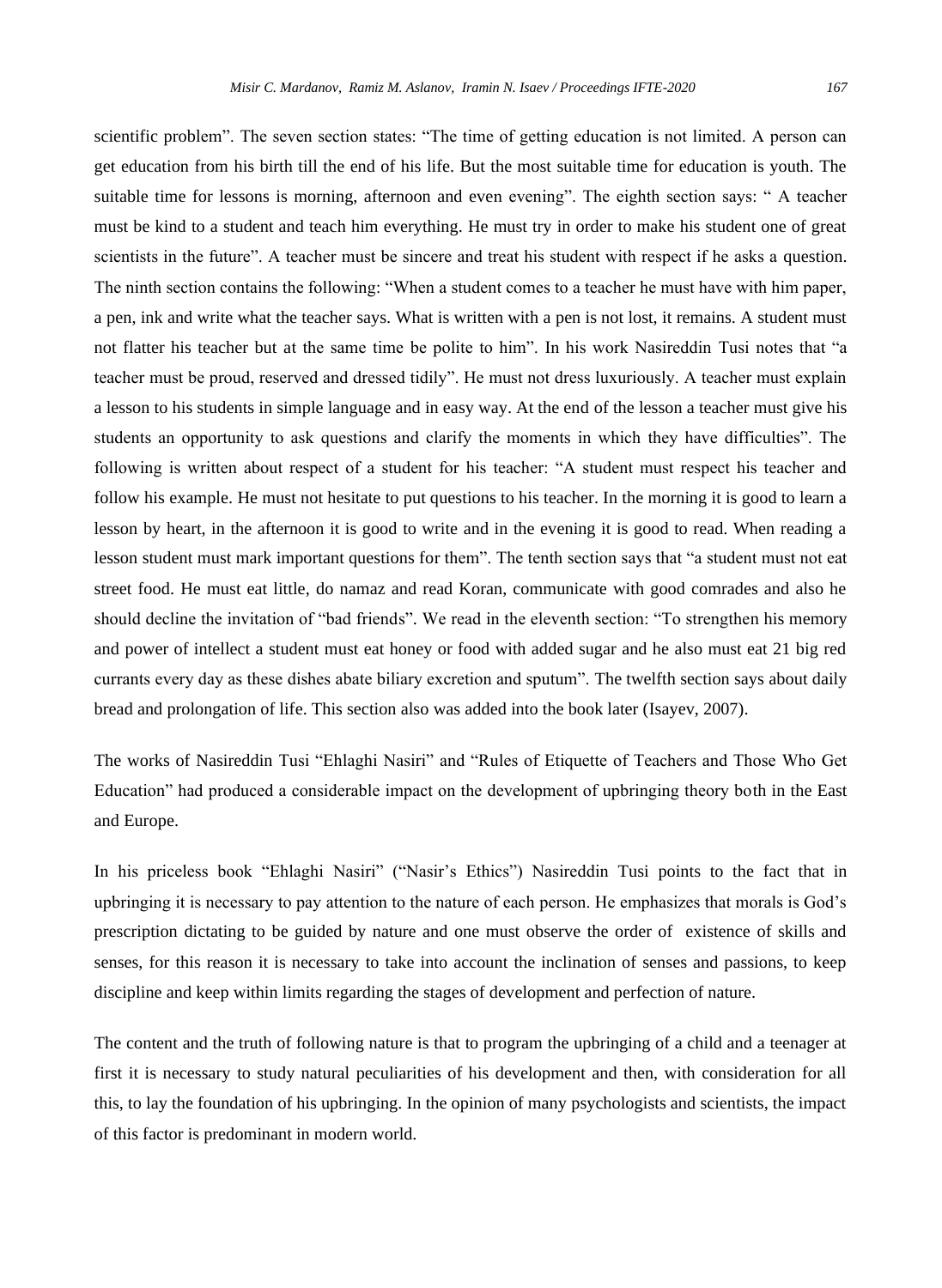As far as advantages of moral upbringing are concerned Nasireddin Tusi adheres to the opinion of Greek thinkers and against this background he treats virtue as moderateness and characterizes moderateness by four factors: piety, courage, wisdom and justice. He attributes harmfulness to three factors of passions: partiality, wrath and evil tongue. Though Nasireddin Tusi shares Aristotle's opinion, however, he states a new approach regarding immorality and ill behavior and this new approach has not ever been considered by anybody.

Nasreddin Tusi believes happiness to be the highest objective of moral upbringing. It is necessary to underline that comparative analysis of Nasireddin Tusi's moral views concerning the problem of education and upbringing has not been made in the form of monography so far. Nasireddin Tusi has left an indelible trace in a number of sciences at once: mathematics, astronomy, law, philosophy, medicine, logics, pedagogics, music, theology and poetics. And this is far from complete list of spheres to which he had devoted himself. The works and activity of Nasireddin Tusi had laid very strong basis on which developed subsequent generations of scientists and thinkers both in the Near East and all over the world.

In addition to the above said we want to enumerate the names of his various fields of science: "Zij Elhani", "Shaklul Ghita", "Tahrriri Oglidis" (Euclid's Accounts), "On Astrolabe", "30 Chapters", "On Calendar", "Meditations about Astronomy", "Intersection of Appolonium's Cone", "Menelay's Spherica", "Quadrature of Archimed's Circumference", "On Sphere and Cylinder", "Ptolemay's Almaghest", "Rules of Geometry", "Commentaries to "Signs"", "Metres of Versification", "On Eternity and Infinity of Universe", "Tajrid", "On Finances", "Javahirnamya" (On Minerals) and others.

Nasireddin Tusi had written more than 100 scientific transactions. The name of Nasireddin Tusi, the talented Azerbaijani astronomer, mathematician, philosopher and teacher is widely known in many countries of the world, first of all, for his intelligent original books on the upbringing "Ehlaghi Nasiri" and "Rules of Etiquette of Teachers and Those Who Get Education" which have been translated into many languages of the world.

The history of science is above all the history of ideas. Their appearance, development and continuity –that is what is of interest and importance for a historian, at least in a popular-scientific article. The objective of the article is to arouse interest to studying mathematics itself and to pass to reading reputable historical works of N. Tusi where it is possible to find exhaustive answers to all questions relating to moral and spiritual upbringing. The priceless heritage of Nasireddin Tusi must be studied and explored still more and more.